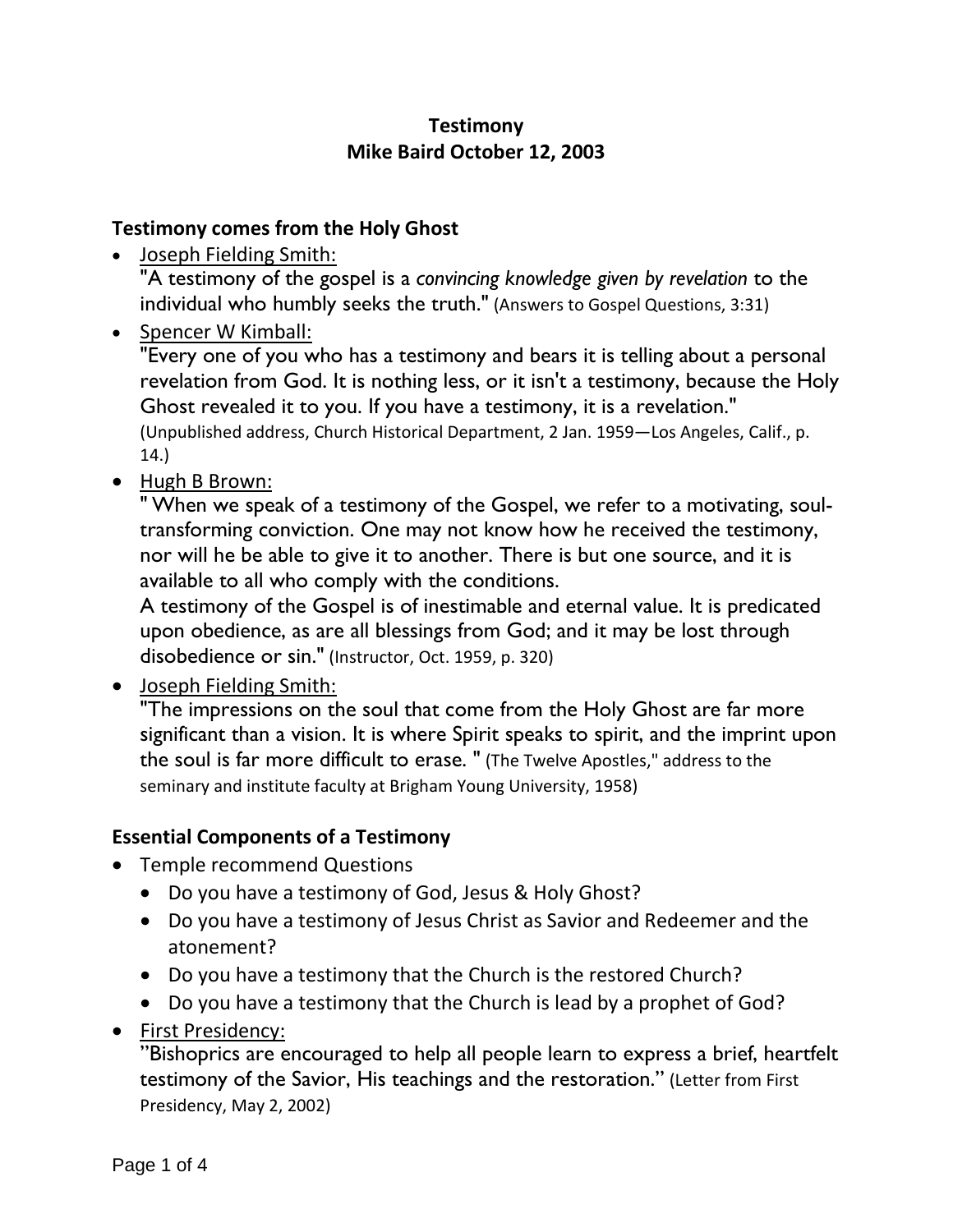# • Joseph Fielding Smith:

" There are three important truths in every effective testimony.

*First,* Jesus Christ is the Son of God, the Savior of the world, the Redeemer of mankind.

*Second,* Joseph Smith was and is a prophet of God called to restore the gospel and kingdom of God upon the earth in these last days to prepare the world for the second coming of Christ.

*Third*, the Church is the only true and living church upon the face of the whole earth with which the Lord is well pleased." (The Twelve Apostles," address to the seminary and institute faculty at Brigham Young University, 1958)

• Mark E Petersen:

" As Latter-day Saints we have a responsibility to bear a particular kind of testimony—all of us. And what is that testimony?

*First of all*, that God lives, that he is truly our Eternal Father and we are his literal spirit offspring.

*Second*, that Jesus Christ, the Son of God, is the Savior of the world, and that he has a modern ministry as well as an ancient one, and that you and I—all of us—are involved in that modern ministry.

*Third*, that Joseph Smith was raised up in these last days and especially chosen as an instrument through whom the Lord would introduce his modern ministry to the world.

*And fourth*, that following Joseph Smith there has been an unbroken line of prophets who have carried on his work and will continue to do so. These are the mighty facts of which we may bear testimony." (Brigham Young University Speeches of the Year, 1977, p. 195.)

# **Bearing a testimony in a meeting – Expressing ourselves**

• D&C 100:7

"ye shall declare whatsoever thing ye declare in my name, in

solemnity of heart, in the spirit of meekness, in all things"

- Is it OK to express love? Yes, but
- Is it OK to express thanks to others? Yes, but
	- Hartman Rector Jr:

"Bearing testimony has to do with bearing witness to that which we know to be true. Much of what we call testimony bearing is not really testimony at all—it is a statement or expression of public thanks. It is good to be thankful, but public thanks is not testimony. Testimony comes from the Holy Ghost." (Conference Report, Apr. 1974, p. 159.)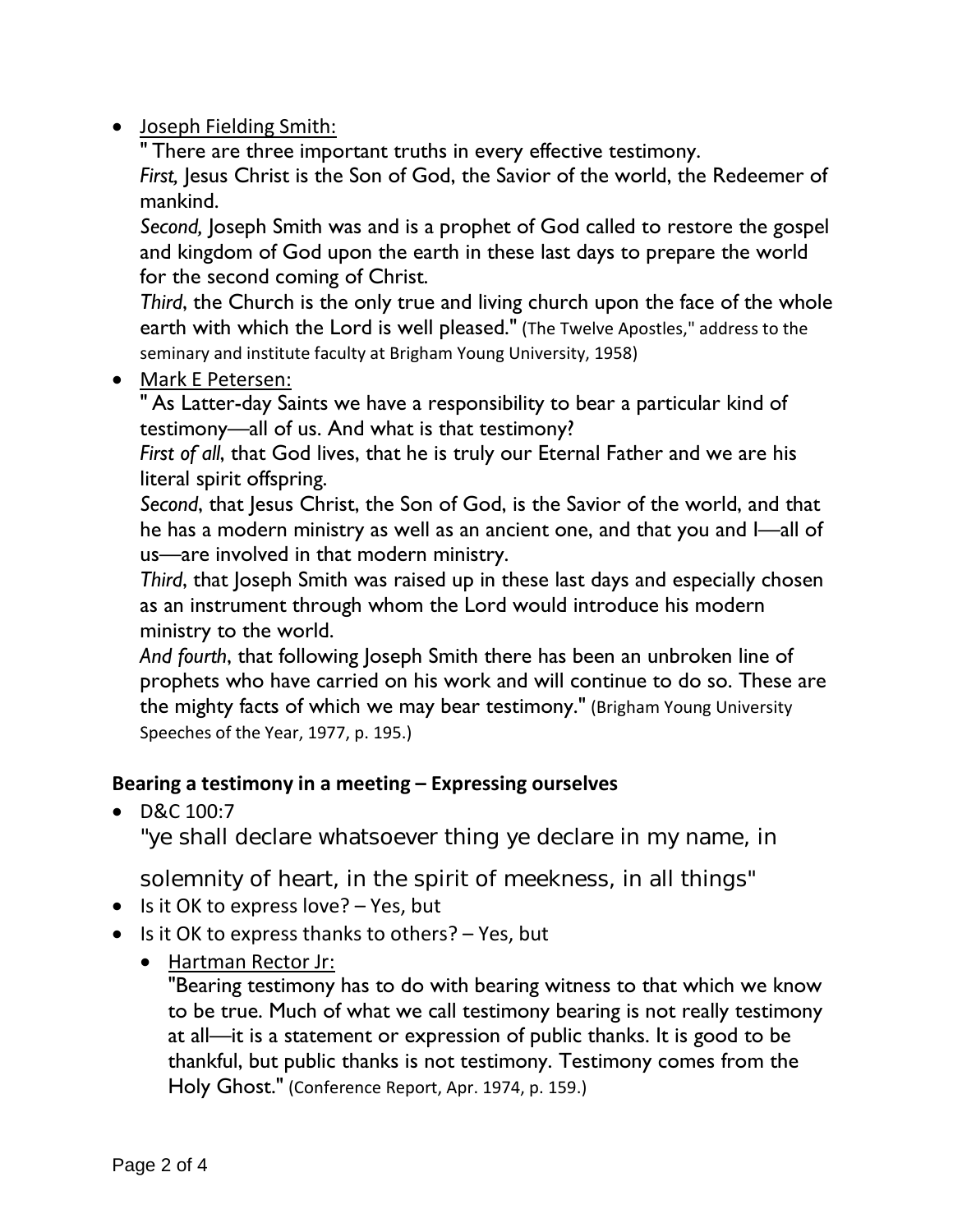- Is it OK to express feelings? Yes absolutely
- "I know my friends are true"
- Not a place or time for public penitence
- Don't preach a sermon
	- Spencer W Kimball:

"Now, you are going to give your testimonies this afternoon. I hope that you'll just open your hearts and let us look inside... will you? Just open them up wide and turn on the lights and let us see your hearts... how you feel. A testimony is not an exhortation; a testimony is not a sermon; none of you are here to exhort the rest. You are here to bear your own witness. It is amazing what you can say in thirty seconds by way of testimony, or in sixty seconds, or one hundred and twenty, or two hundred and forty, or whatever time you are given, if you confine yourselves to testimony. We'd like to know how you feel." (Spencer W. Kimball, Unpublished address, Church Historical Department, 2 Jan. 1959—Los Angeles, California, p. 9.)

- Not a place or time to share confidences
	- Family confidences
	- Problems
- Care should be taken in sharing experiences
	- Not a time for sharing long experiences to make a point
	- Not a time for sharing sacred experiences
		- Not a place to share from your patriarchal blessing
		- John A Widstoe:

" Revelations of divine manifestations for the comfort of individuals may be received by every worthy member of the Church. In that respect all faithful members of the Church are equal. Such manifestations most commonly guide the recipients to the solution of personal problems; though, frequently, they open the mind to a clearer comprehension of the Lord's vast plan of salvation. They are cherished possessions, and should be valued, of those who receive them. In their very nature they are sacred and should be so treated. If a person who has received such a manifestation by dream, vision, or otherwise, feels impressed to relate it beyond his immediate family circle, he should present it to his bishop, but not beyond. The bishop, then, may decide upon its further use, if any, or may submit it to those of higher authority for action. The gift was a personal one; not for the Church as a whole; and the recipient is under obligation, in harmony with the established order, not to